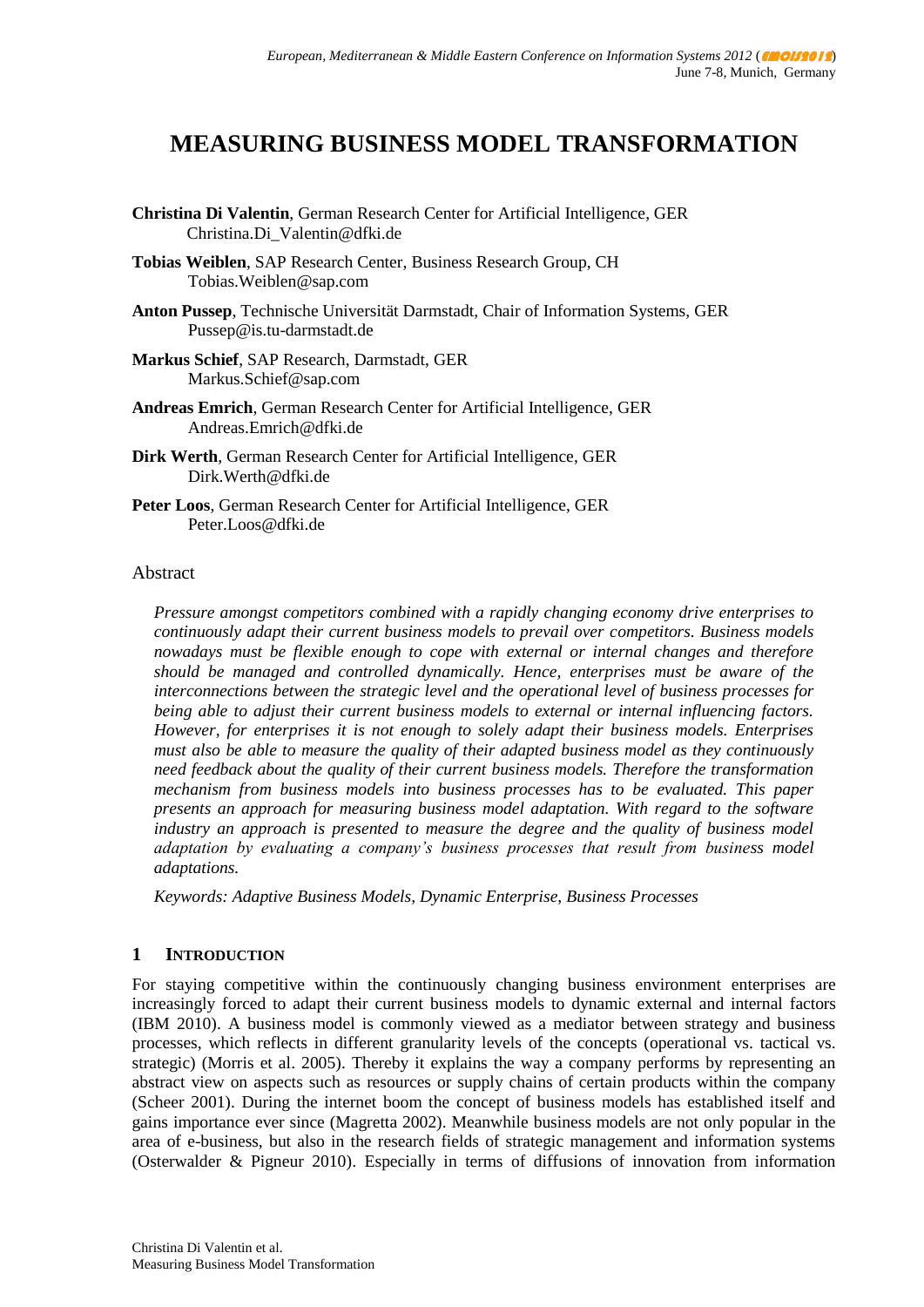technology into business, the concept of business models has proven to be increasingly important (Magretta 2002).

This paper follows a paradigm-oriented methodology (Wilde & Hess 2007). Based on the conduction of several expert interviews this paper builds on prior work dealing with the derivation of a framework for adaptive business models (Di Valentin et al. 2012) and the transformation methodology from business models into business processes (Burkhart et al. 2012). Hence, an integration of performance measurement into business model adaptation is aspired. The results of the expert interviews serve for describing the quality of business model transformation into business processes and vice versa by using relevant key performance indicators (KPIs). As enterprises have to continuously measure the success of their current business model, the transformation mechanism from business models into business processes must be perpetually evaluated. Thus, enterprises must be aware of the constituent elements of their business model to gain a detailed overview of the core aspects of their business.

The rest of the document is structured as follows. The section "Related Work" deals with the derivation of business model components and is based on a systematic literature review. These components form the basis for the process of business model transformation into business processes. The conceptual framework for adaptive business models by Di Valentin et al. (Di Valentin, Emrich, Werth, Loos 2012), which contains the constituent parts of a business model, is also introduced within this section. It serves as a basis for the measurement of business model adaptation presented in chapter 3. The framework takes into account the relevant dependencies between a business model (broken down into its constituent elements) and all enterprise levels, reaching from strategic level to the level of business processes. Demonstrated for the software industry, the derivation of relevant KPIs is shown that serve as feedback parameters for the quality of the current business model. "Conclusions and Outlook" summarizes the paper and gives an outlook on future research dealing with flexible business models and their performance measurement.

# **2 RELATED WORK**

The major objective of this section is the presentation of the constituent parts of a business model derived from several comprehensive literature reviews. Thereby relevant approaches dealing with dynamic business model research as well as existing interdependencies between these elements have been considered and analysed. A framework for adaptive business models which forms the basis for further research on dynamic business models is presented in section 2.2.

#### **2.1 Constituent Elements of a Business Model**

Each business model is composed of several core elements. For making statements about certain adaptation factors within a company's business model these core elements have to be defined. Business model elements do not represent an entire business model but describe its constituent parts. Hence, an analysis of each single business model element helps to determine the entire combination and composition of a business model. By breaking down a business model into its constituent parts, dynamic factors can be better considered. Thus, an exact analysis about the interdependencies of business model components among each other can be carried out (Demil & Lecocq 2010). For deriving the constituent elements of a business model, several articles dealing with business model elements have been taken into account (Afuah & Tucci 2004; Amit & Zott 2001; Betz 2002; Chesbrough, Henry & Rosenbloom, Richard 2002; Hamel 2002; Linder & Cantrell 2000; Mahadevan 2000; Petrovic et al. 2001; Osterwalder & Pigneur 2001; Schief & Buxmann 2011; Stähler 2001; Timmers 1998). Furthermore several literature reviews concerning business model elements have been also taken into consideration (Morris et al. 2005; Richardson 2008; Di Valentin et al. 2012; Burkhart et al. 2011).

The review has shown that in literature there is a large agreement that a business model is composed of the following components: Revenue Model, Resources, Value Proposition and Architecture of Value Creation (see figure 1).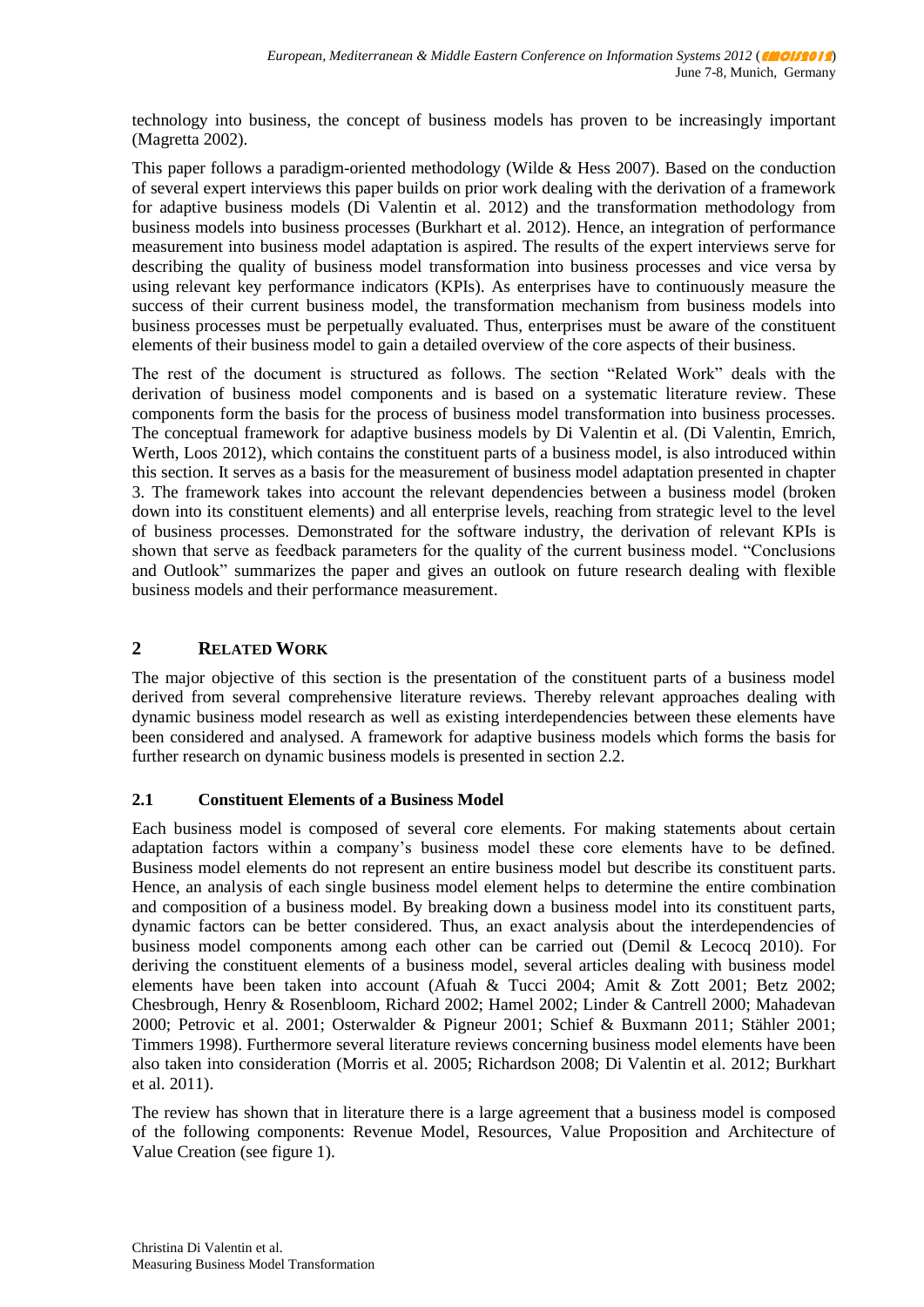

*Figure 1. Constituent Elements of a Business Model*

The Revenue Model refers to the different ways in which revenues are being generated (Hitt, Michael et al. 2002). Resources relate to a company's performance potential by describing the required basis to gain competitive advantages. The Value Proposition describes the perceived value that is promised to a company's customers taking into account the fulfillment of customer needs (Kotler & Armstrong 2012), whereas the Architecture of Value Creation contains information about several channels of information flow and also about the products and activities required to translate a specific business model into practice. The majority of authors concerned with business models agree about these four constituent elements of a business model.

It should be noted that these derived business model components are interconnected to each other and therefore cannot be considered in isolation. The literature analysis has also shown that so far, business models are not flexible enough to cover an automated analysis and controlling of service level agreements and key measures. However, these are important aspects for a rapid adaptation of business models as well as for the provision of up-to-date information to strategic management.

# **2.2 Framework for Adaptive Business Models**

The framework for adaptive business models proposed by Di Valentin et al. (2012) forms the basis for further research presented in this paper. The following figure shows the business model in its mediating role between a company's business model and its strategy. This framework demonstrates the importance of business model analysis not only being conducted top-down but also bottom-up beginning from business process level.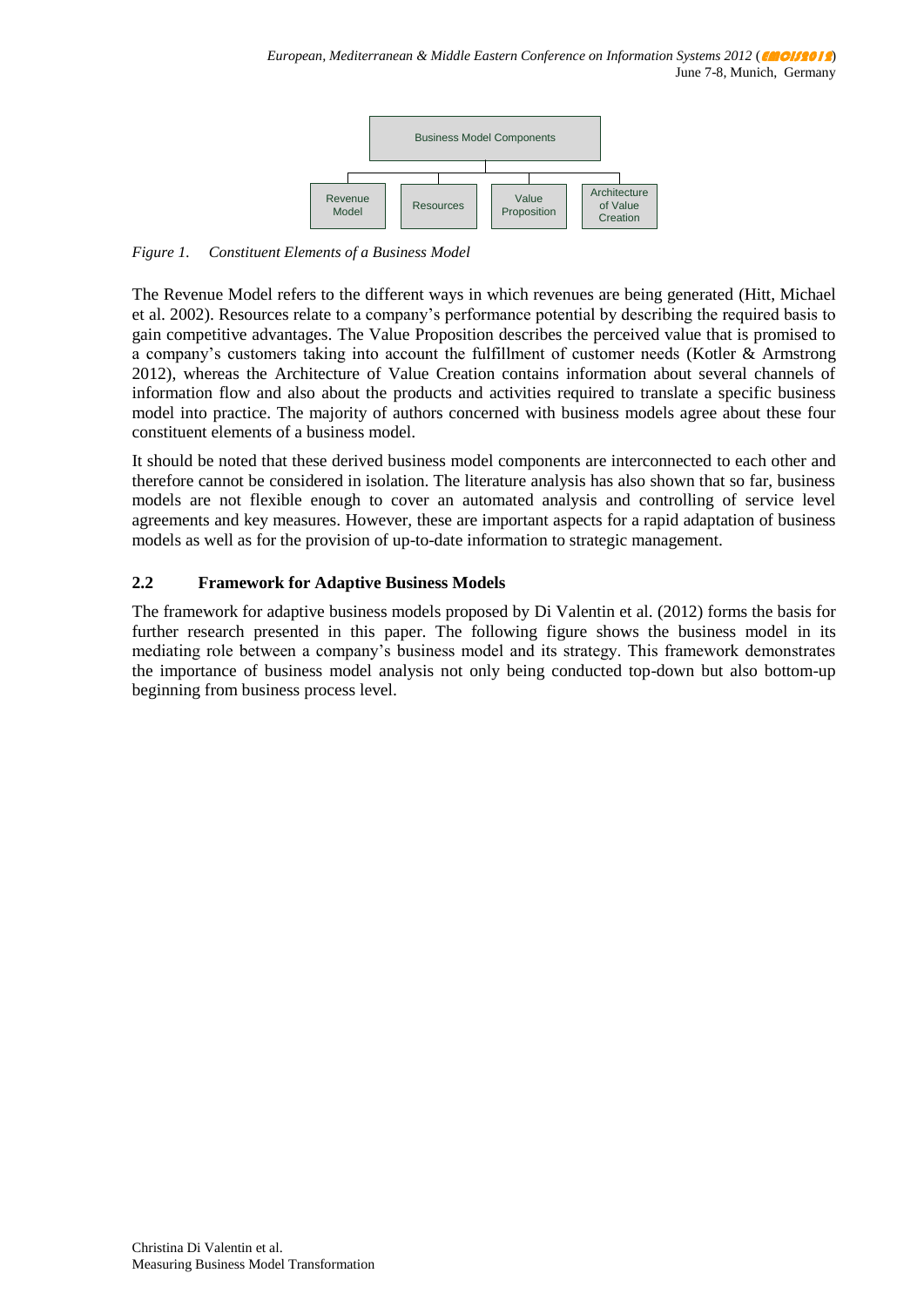

*Figure 2. Framework for Adaptive Business Models* (Di Valentin et al. 2012)

This paper is focused on the interaction between business models and business processes, especially on the impact business processes have on their underlying business model. The business process level is characterized by an implementation of a concrete use case into practicable business processes through producing an output by using several resources and input factors (Osterwalder & Pigneur 2005). In contrast to business processes, the business model represents an overview on the value creation within an enterprise (Osterwalder & Pigneur 2005). As changes within the business model influence a company's business processes the determination of business processes should begin with the constitution of a company's strategic goals and its business model for gaining a comprehensive understanding about the issues to be modelled. The interconnections between business models and business processes are characterized by a continuous alignment and permanent optimization of both layers.

The business process management (BPM) lifecycle embedded in the layer of business processes represents the connection between the business process level and a company's strategy. In this cycle, Controlling plays the most significant part as it comprises the development and coordination of strategic objectives and KPIs for control purposes. On strategic level the collected and analyzed key measures can be evaluated and displayed by performance measurement systems such as Balanced Scorecard (BSC) to support several evaluation mechanisms. Strategic Management ensures an embedment of business process management into strategy which can be either market based (Market based View, MBV) or resource based (Resource based View, RBV). Thereby, the market based view is characterized by taking into account a certain industry branch whereas the resource based view is characterized by the generation of specific resources to achieve competitive advantages. Business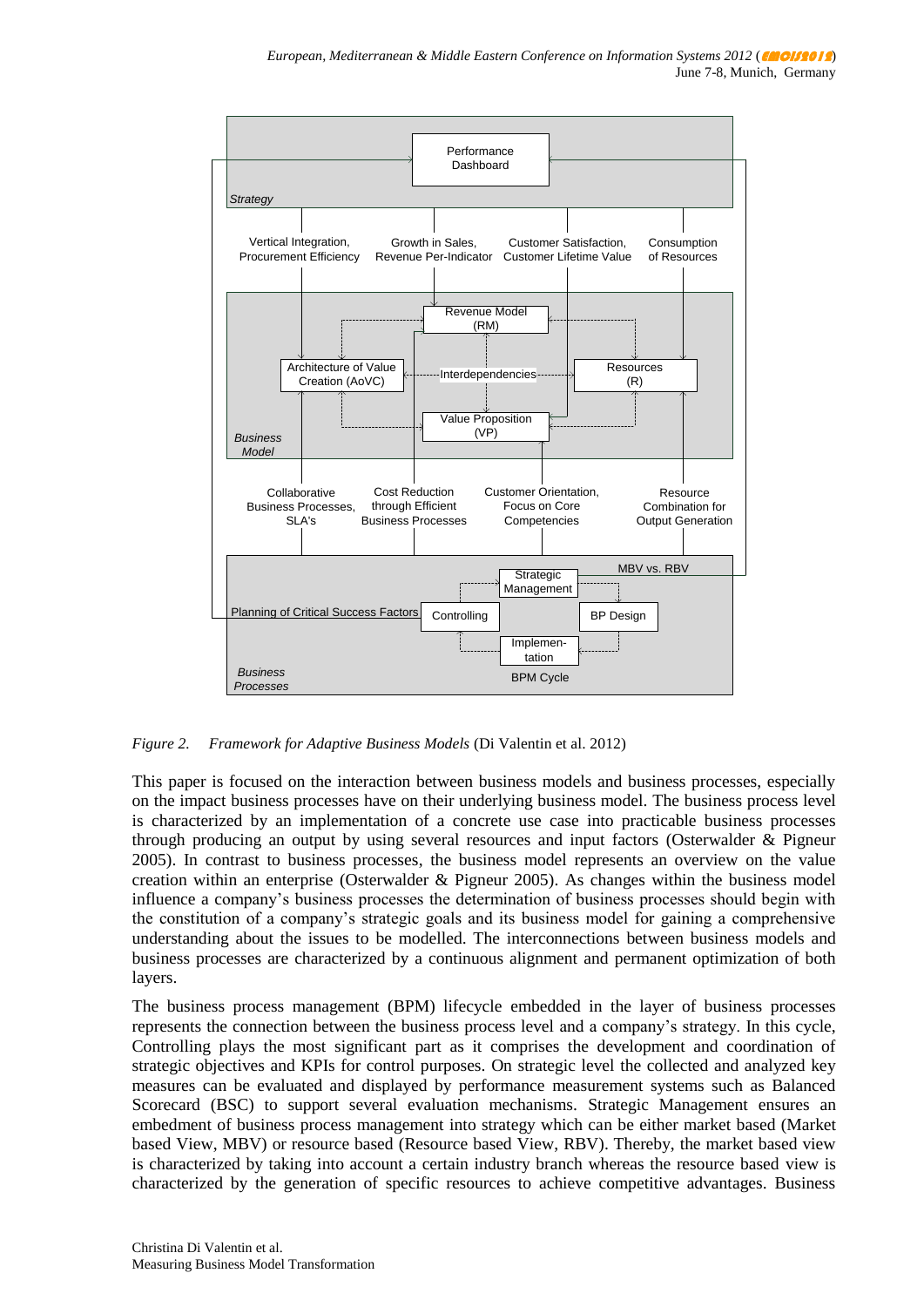Process (BP) design encompasses the identification of all business processes that are relevant for specific business model adaptations as well as the definition of corresponding key measures. Finally, Implementation focuses on an enterprise wide realization of planned business processes including the required information systems which are needed for carrying out these processes.

The connections between business processes, strategy and the constituent components of the business model show that both changes within a company's strategy as well as changes within its relevant business processes have an effect on the underlying business model. Inversely, dynamics within the business model also influence business processes and strategy. Thereby implications caused by external or internal changes cannot just be considered in a generic fashion. Enterprises must be able to estimate the implications of these changes for each element of the business model to meet countermeasures (e.g. adapting current offerings or pricing to current market developments). Moreover, enterprises must be able to measure the quality of their (adapted) business models. Therefore, key measures for each business model element have to be constituted. By this means a new kind of business model adaptability can be reached through an automatic propagation of change events across model layers. Hence, an evolutionary dynamics support can be realized by defining rule sets to define adaptations measures or to provide the relevant data basis for subsequent recommendations and analysis (Di Valentin et al. 2012).

# **3 MEASURING BUSINESS MODEL TRANSFORMATION**

Based on the literature review and the presented framework for adaptive business models, this chapter shows how relevant key measures can be derived as feedback parameters to measure the quality of business models. For this purpose, it is helpful to focus on a specific industry branch for being able to describe in detail existing interconnections of the business model in its mediating role between strategy and business processes. First the software industry value chain which forms the basis for deriving KPIs from business processes is presented in chapter 3.1. Section 3.2 presents the results of expert interviews which are based on the software industry value chain to gain insight in performance measurement in the software industry.

#### **3.1 Business Processes and the Software Value Chain**

For evaluating and measuring adaptations within a company's business model, first underlying business processes and value chains have to be specified because they serve as a basis for the collection of key measures. In general, a value chain "disaggregates a firm into its strategically relevant activities in order to understand the behavior of costs and the existing and potential sources of differentiation (Porter 1985)" whereas a business process represents a chain of logically related activities which have to be carried out in a certain order (Oesterle & Winter 2003). The software industry value chain presented in this paper has been analyzed and specified by several literature and empirical studies. It consists of the following elements: Research, Development, Maintenance, Production, Marketing, Replacement, Implementation, Education, Support and Operations (Pussep et al. 2011). Figure 3 shows the elements of the software industry value chain in its logical order.



*Figure 3. Software Value Chain* (Pussep et al. 2011)

These activities of the software value chain serve for the identification of changes within the business processes of a software company that are caused by modifications on the underlying business model. We assume that a specific number of business processes is assigned to each activity in the value chain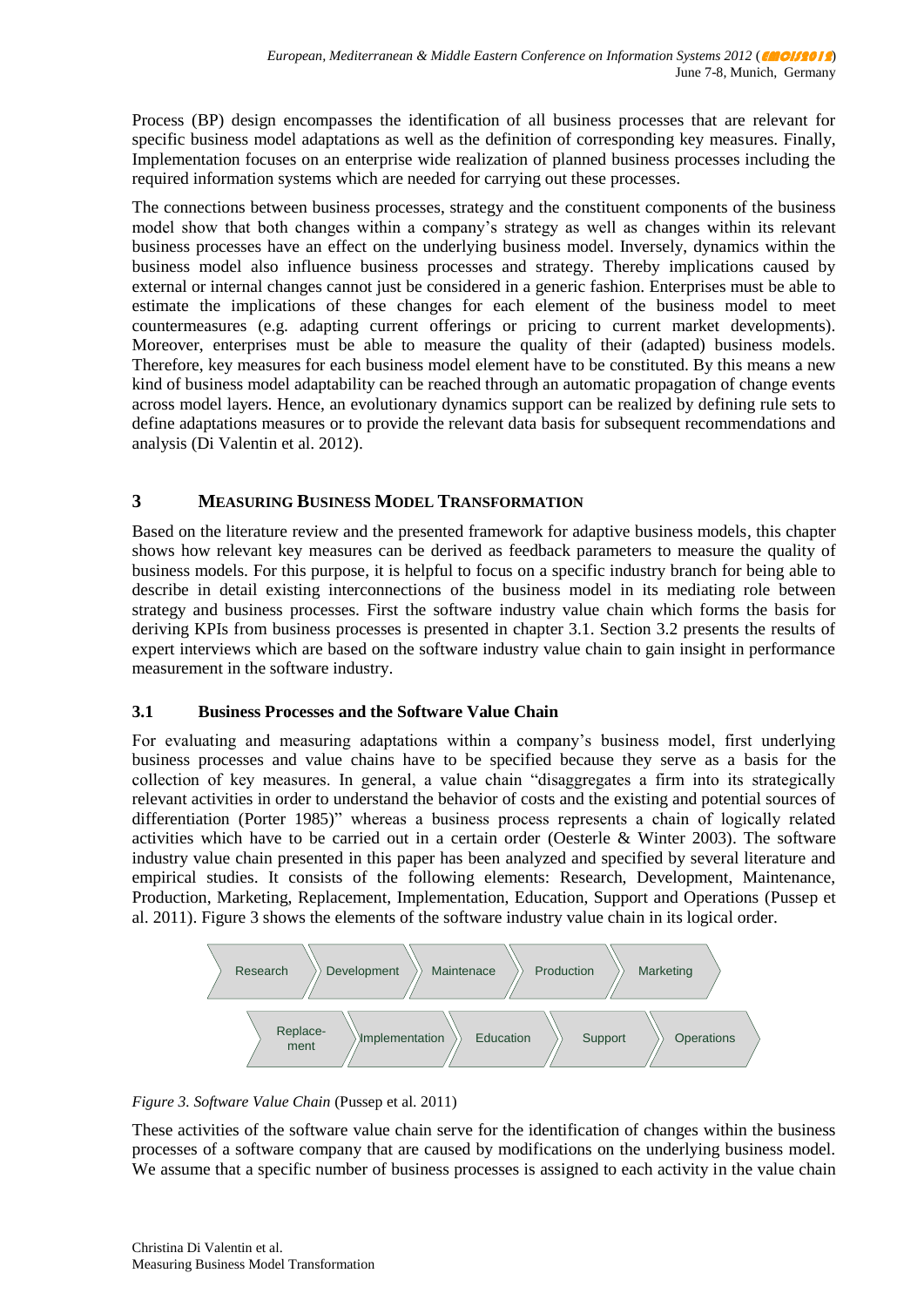diagram. Hence, a value chain activity merges several related business processes. By this means, changes within the value chain can be traced back to changes within its underlying business processes. The value chain activity Research encompasses the conceptualization with the result of a first vision of a certain product as well as fundamental research and first feasibility studies (Messerschmitt & Szyperski 2003). The element Development represents the core activity of a software producing company (requirement analysis, software design, software development, technical documentation, verification and validation). It refers to the actual process of software development and encompasses in large parts the stages of the waterfall model. Maintenance includes a continuously supervising of all needed production facilities. For this reason, this activity is responsible for the quality of the manufactured software products. Production encompasses the distinct activities of product composition, production and packaging which are mainly characterized by a physical reference whereas Marketing is "associated with providing a means by which buyers can purchase the product and inducing them to do so, such as advertising, promotion, sales force, quoting, channel selection, channel relations, and pricing" (Porter 1985). The value chain component Replacement has been identified by Crnkovic et al. (Crnkovic et al. 2005). This activity includes the decision whether an existing system will be replaced by an alternative system. Within Implementation the installation, configuration and adaptation of the software product is accomplished (Messerschmitt  $\&$  Szyperski 2003) whereas Education encompasses the user's instruction and explanation of the developed product. Within Support error corrections and improvements of the software product as part of the waterfall model are carried out (Crnkovic et al. 2005; Messerschmitt & Szyperski 2003). Finally, Operations comprise monitoring within the accomplishment of the software product by an information system (Messerschmitt & Szyperski 2003; Royce 1970). To avoid damages caused by data loss, backups have to be carried out and releases have to be continuously upgraded. The following section shows, how for each value chain element key measures can be collected in dependence to a company's business model elements.

# **3.2 Defining relevant Feedback Parameters**

The prototype developed so far covers aspects about business model compilation by enabling enterprises to compose their individual business model by predefined building blocks for the software industry. Thereby enterprises are supported in changing single elements of their business model by receiving recommendations about the next steps to be carried out within the adaptation of their business models. After completion, a comprehensive standardized overview is displayed.

The next goal is to gain relevant feedback parameters for the quality of the current state of a business model. Enterprises must be able to receive for each step within the process of business model adaptation relevant feedback about the current state of their business model. Thus we want to define for each value chain activity of the software industry relevant key measures which are related to the constituent elements of a business model. Before being able to define relevant KPIs, first an analysis of the current state-of-the-art on performance measurement in the software industry has to be carried out.

To reach this goal, several expert interviews have been conducted with CEOs and / or experts for performance measurement and controlling purposes in the software industry. In total 15 interviews, thereof 13 SME's and 2 large companies have been carried out. For establishing a connection between business model level and business process level, interviewees had to classify the business models of their companies to the constituent elements of a business model introduced in chapter 2.1. In doing so companies adjusted their value chain to those shown in figure 3. For each of the 10 activities in the software value chain the same set of questions was asked. In addition we wanted to know from the interviewees examples about how their KPIs measured on business process level affect their business model.

Results from the first phase of the interviews show that especially in the software industry there is still a quite fragmented perception about the constitutional definition and evaluation of software specific KPIs. Many interviewees have significant problems in connecting their collected KPIs to the specific elements of their business models. Another noticeable aspect is that many software firms were not able to assign relevant KPIs to each activity in the software value chain because many of the interviewed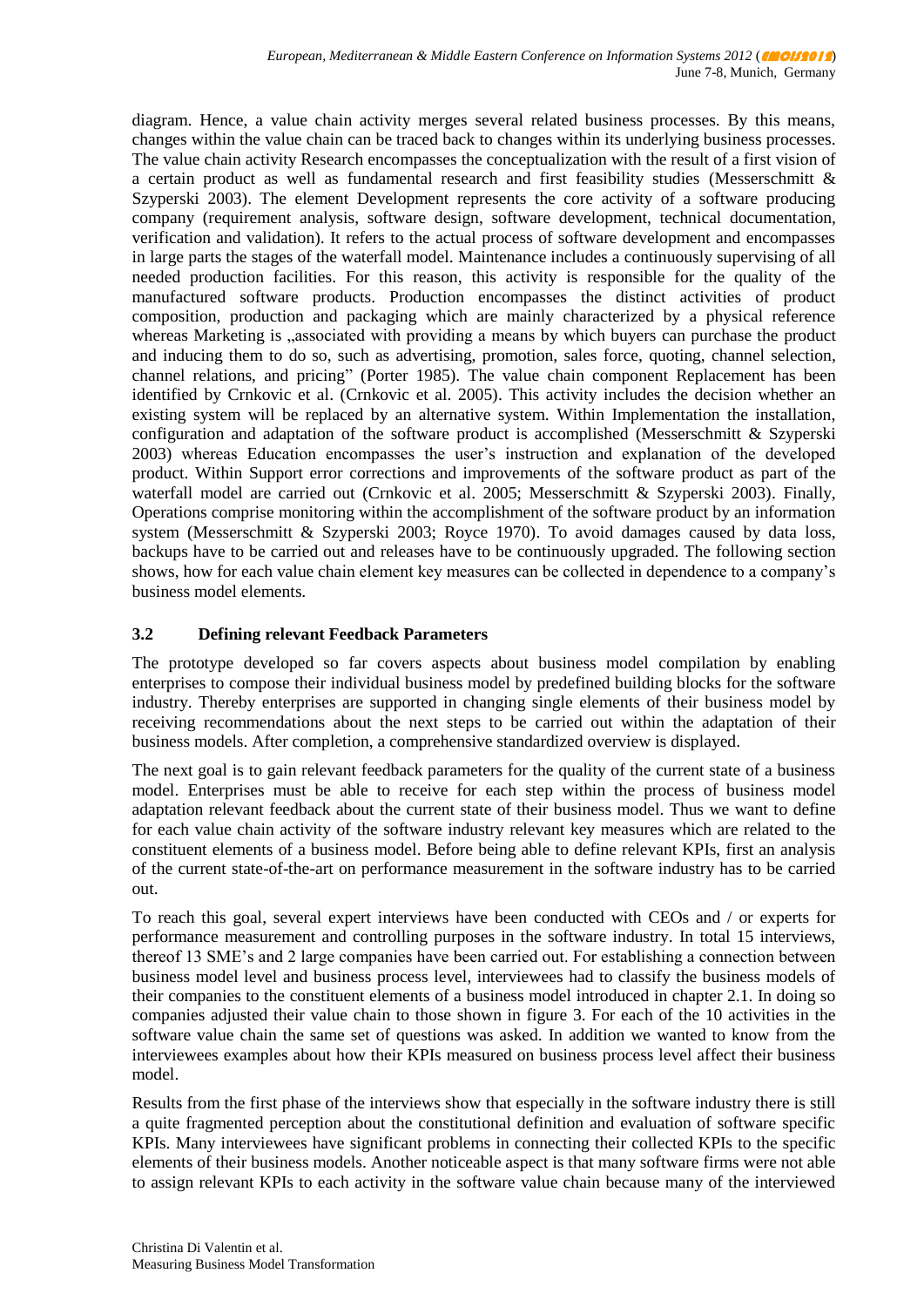software firms are still in the process of defining relevant key measures for their business processes. Most of the companies surveyed do not have a superior performance measurement system and do not carry out internal or external benchmarking. However, KPIs are predominantly measured on a continuous basis.

Table 1 shows the classification of concrete KPIs to the activities of the software value chain based on the results of phase 1 of the expert interviews. Because of the fact that not every interviewed software company was able to assign key measures to each activity in the software value chain, we show those value chain activities for which most of the interviewed software firms could assign relevant KPIs.

| <b>Vale Chain Activity</b> | <b>KPIs</b>                                                                                                                                                                                                                                   | <b>Effects on Business Model</b><br><b>Elements</b>                                                                                                                                                                                                                                                                              |
|----------------------------|-----------------------------------------------------------------------------------------------------------------------------------------------------------------------------------------------------------------------------------------------|----------------------------------------------------------------------------------------------------------------------------------------------------------------------------------------------------------------------------------------------------------------------------------------------------------------------------------|
| Development                | • Implementation Time<br>• Number of Implementation<br>Inquiries<br>• Time Units for Definition and Test<br>• Number of Customer Complaints<br>• Product Quality<br>• Number of Bugs<br>• Developers per Software Project<br>• Profit Margins | The faster the software development<br>the higher is the chance for being<br>innovative and successfully sell the<br>software product. These aspects have<br>a positive effect on the Revenue<br><b>Model</b><br>The quality of the developed software<br>product influences the perceived<br><b>Value Proposition</b>           |
| Operations                 | • Number of Participants<br>• Transactions per Time Unit<br>• Data Volume per Time Unit<br>• Employee Satisfaction                                                                                                                            | The number of carried out<br>transactions and participants of value<br>chain activities have an effect on a<br>company's Architecture of Value<br><b>Creation and the Revenue Model</b>                                                                                                                                          |
| Marketing                  | • Sales Growth<br>• Degree of Brand Awareness<br>• Number of Business Contacts<br>• Effort per Marketing Activity<br>• Revenue per Marketing Activity<br>• Number of Customers that know<br>the Software Product                              | The number of fulfilled customer<br>requests has a positive impact on the<br>customers' Value Proposition. Sales<br>Growth and Revenue per Marketing<br>Activity directly influence the<br><b>Revenue Model</b> whereas the Number<br>of Business Contacts is related to a<br>company's Architecture of Value<br><b>Creation</b> |
| Support                    | • Amount of Support<br>• Average Support carried out per<br>Employee<br>• Effort per Support<br>• Average Processing Time<br>• Effort of Rework                                                                                               | Amount of Support, Average Support<br>carried out per Employee, Effort per<br>Support and Effort of Rework have a<br>strong influence on a company's<br><b>Revenue Model and Resources. The</b><br>Average Processing Time is<br>positively correlated to the perceived<br>Value Proposition of customers                        |
| Maintenance                | • Number of Complaints<br>• Number of Bugs                                                                                                                                                                                                    | Key measures within Maintenance<br>are related to the Value Proposition<br>as they indicate the satisfaction of a<br>company's customers                                                                                                                                                                                         |
| Replacement                | • Number of carried out Software<br>Updates                                                                                                                                                                                                   | The Number of carried out Software<br>Updates have an impact on the Value<br><b>Proposition</b>                                                                                                                                                                                                                                  |

*Table 1 Results of the Expert Interviews*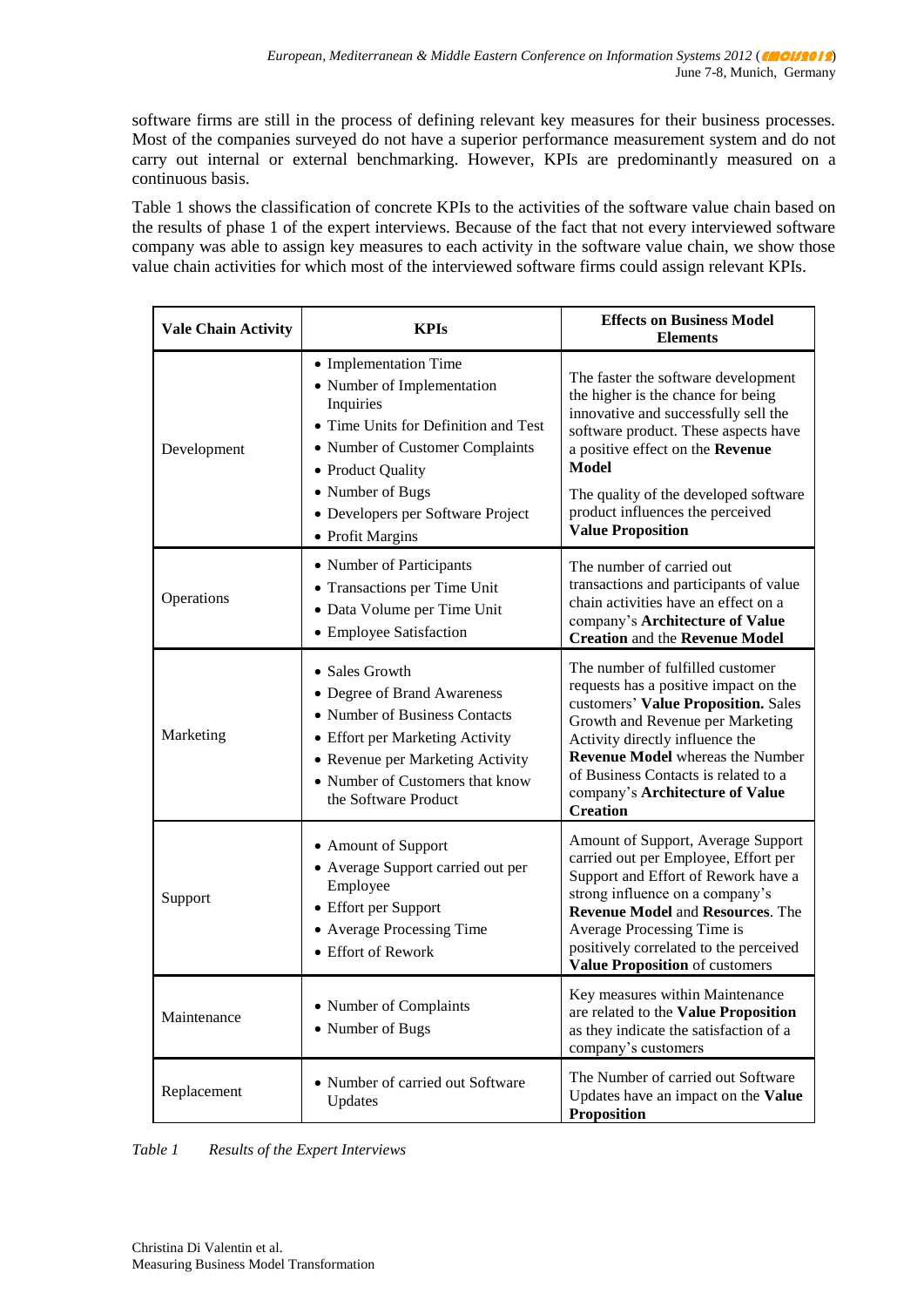The opinion that internal and external events are decisive for the success of their business model is widespread among the interviewees. Interviewees share the opinion that changing KPIs can be an indicator for business model adaptations. Most of the surveyed companies estimate that research about business model adaptations is highly relevant as key measures are often neglected in practice and there is still no systematic and holistic approach of performance measurement within the software industry. This opinion is additionally enforced by the fact that only an evaluation of current events gives decision-makers a reasonable motivation for changing specific aspects of their business model.

### **4 CONCLUSION AND OUTLOOK**

This paper has derived a requirements analysis for KPIs in business models with the goal to collect feedback for an efficient constitution and adaptation of business models in the software industry. Hence, key measures can be reflected in an integrated information system architecture for adaptive business models. Phase 1 of the conducted expert interviews has shown that in literature and practice there is still no standardized framework which supports software companies in efficiently measuring their KPIs. However, an integrated performance measurement system is essential for enterprises to sufficiently analyze, define and further develop their current business models. Interviewees confirmed that key measures especially with regard to a specific industry branch or particular aspects of a business model are very often neglected by enterprises. Phase 2 of the expert interviews will further analyze on how the derived KPIs from phase 1 effect business model decisions.

In future work derived KPIs from the conducted expert interviews are going to be integrated in the prototype to serve as feedback parameters for the quality of the current state of business models in the software industry. In reference to the first results of the study a conceptual KPI framework for the software industry should be developed which serves software companies as reference model for the determination of key measures.

Future research should focus on this approach with regard to several industry branches. Enterprises must be able to exactly measure the quality of their business model adaptations to internal and external factors. Therefore, value chains from several industry branches should be analyzed and integrated into the framework for adaptive business models. In addition aspects like compliance of service level agreements and business rules should be also considered within an adaptive business model. Beyond that, an analysis and verification of relevant software tools and modeling languages which support a continuous evaluation of business model transformation into business processes should be carried out.

#### References

- Afuah, A. & Tucci, C., 2004. *Internet Business Models and Strategies: Text and Cases* 2nd ed., New York: McGraw Hill.
- Amit, R. & Zott, C., 2001. 'Value Creation in e-business'. *Strategic Management Journal*, 22(6): 493- 520.
- Betz, F., 2002. 'Strategic Business Models'. *Engineering Management Journal*, 14(1): 21-28.
- Burkhart, T. et al., 2011. 'Analyzing the Business Model Concept: A Comprehensive Classification of Literature'. In *International Conference on Information Systems (ICIS-11)*. Shanghai.
- Burkhart, T. et al., 2012. 'Transformation of Business Models into Business Processes'. To appear in *American Conference on Information Systems (AMCIS-12), 18th Americas Conference on Information Systems*. Seattle.
- Chesbrough, Henry, W. & Rosenbloom, Richard, S., 2002. 'The Role of the Business Model in capturing Value from Innovation: Evidence from Xerox Corporation's technology spin-off companies'. *Industrial and Corporate Change*, 11(3): 529-555.
- Crnkovic, I., Chaudron, M. & Larsson, S., 2005. 'Component-based Development Process and Component Lifecycle'. *Journal of Computing and Information Technology*, 13: 321-327.
- Demil, B. & Lecocq, X., 2010. 'Business Model Evolution: In Search of Dynamic Consistency.' *Long Range Planning*, 43(2): 227-246.